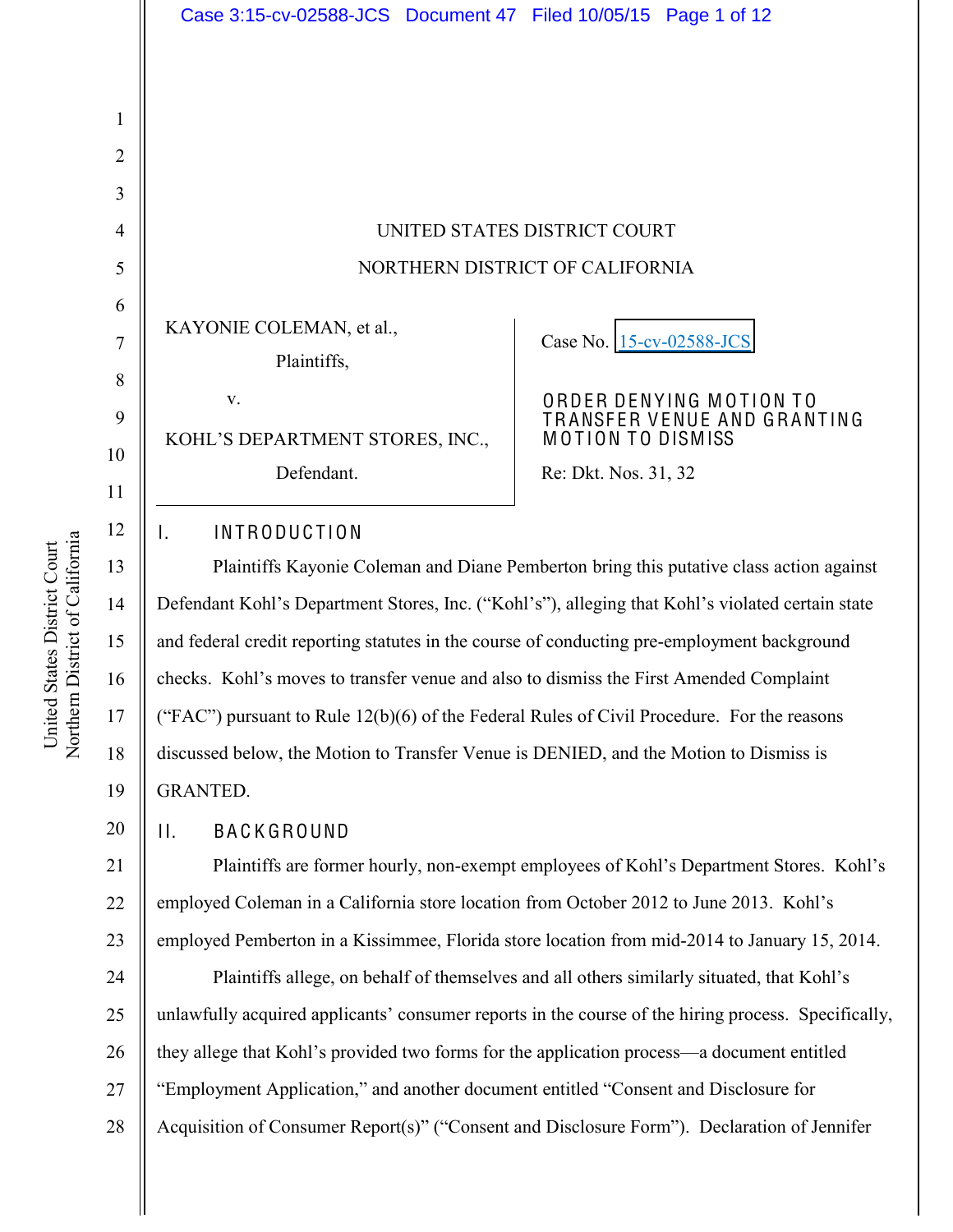Northern District of California Northern District of California United States District Court United States District Court

12

13

14

15

16

17

18

19

1 2 3 4 5 6 7 8 9 10 11 Turzenski ("Turzenski Decl."), Dkt. No. 31, Ex. 1 ("Pemberton App."), Ex. 3 ("Coleman App.").<sup>1</sup> Both Plaintiffs received identical Employment Applications. The document consists of two pages presented in landscape format. The title, "Employment Application," appears at the top of the first page of the document, and both pages have the form code, "AR-017E," listed in the lower right hand corner. The first page of the Employment Application requires the applicant to fill out identifying information ( $e.g.,$  name, address, telephone number, age), the employment position sought, shift availability, and information related to the applicant's employment history. The second page requests the applicant to disclose his or her criminal history, if any. At the bottom of this second page, above the applicant signature line, the Employment Application contains the following "Applicant's Statement" regarding Kohl's pre-employment check:

I have read and fully understand the questions asked in this application. I certify that all of the answers I have given are true, accurate and complete. I understand that the omission and/or misrepresentation of any fact from or on this application or during any interview will result in immediate rejection of my application or if I am hired will be cause for immediate dismissal. Unless I noted otherwise, I authorize the Company to contact all my employment references and personal references, as well as the education institutions I have attended. I further authorize the Company to inquire about, investigate and obtain copies of any records which relate to me from my former employers and educational institutions. I her<sup>e</sup>by <sup>r</sup>eleas<sup>e</sup> Kohl*¶*<sup>s</sup> and all <sup>a</sup>ffiliated person<sup>s</sup> and <sup>e</sup>ntities, <sup>a</sup><sup>s</sup> <sup>w</sup>ell <sup>a</sup><sup>s</sup> any person or institution <sup>t</sup>ha<sup>t</sup> provide<sup>s</sup> Kohl*¶*<sup>s</sup> with any lawful information about <sup>m</sup>e, from any and all liability whatsoeve<sup>r</sup> <sup>r</sup>esulting from any <sup>s</sup>uch lawful inquiry, investigation or

20 21 22 23 24 Kohl's has provided Plaintiffs' Employment Application and Consent and Disclosure Forms as exhibits to its dismissal motion brief. While the Court would ordinarily be limited to only the complaint in deciding a Rule 12(b)(6) motion, additional documents may be considered under certain circumstances. A court may consider evidence on which a complaint "necessarily relies," if " $(1)$  the complaint refers to the document;  $(2)$  the document is central to the plaintiff's claim; and (3) no party questions the authenticity of the copy attached to the  $12(b)(6)$  motion.<sup>"</sup> Marder v. Lopez, 450 F.3d 445, 448 (9th Cir. 2006) (citations omitted); see also Rubio v. Capital One Bank, 613 F.3d 1195, 1199 (9th Cir. 2010) (permitting a court to consider a document submitted "whose contents are alleged in [the] complaint and whose authenticity no party questions" (citation omitted)).

25

26 Here, first, Plaintiffs' FAC refers to the documents. The FAC refers to an "Exhibit A" (presumably the Employment Application) and an "Exhibit B" (presumably the Consent and Disclosure Form); however, it does not have any exhibits attached. Second, the documents form a

- 27 28 central component in Plaintiffs' theories of liability against Kohl's. And third, neither Kohl's, who provided the exhibits, nor Plaintiffs, who refer to the exhibits in their Opposition brief, has contested the authenticity of the documents. Accordingly, the Court finds it proper to consider the exhibits provided.
	-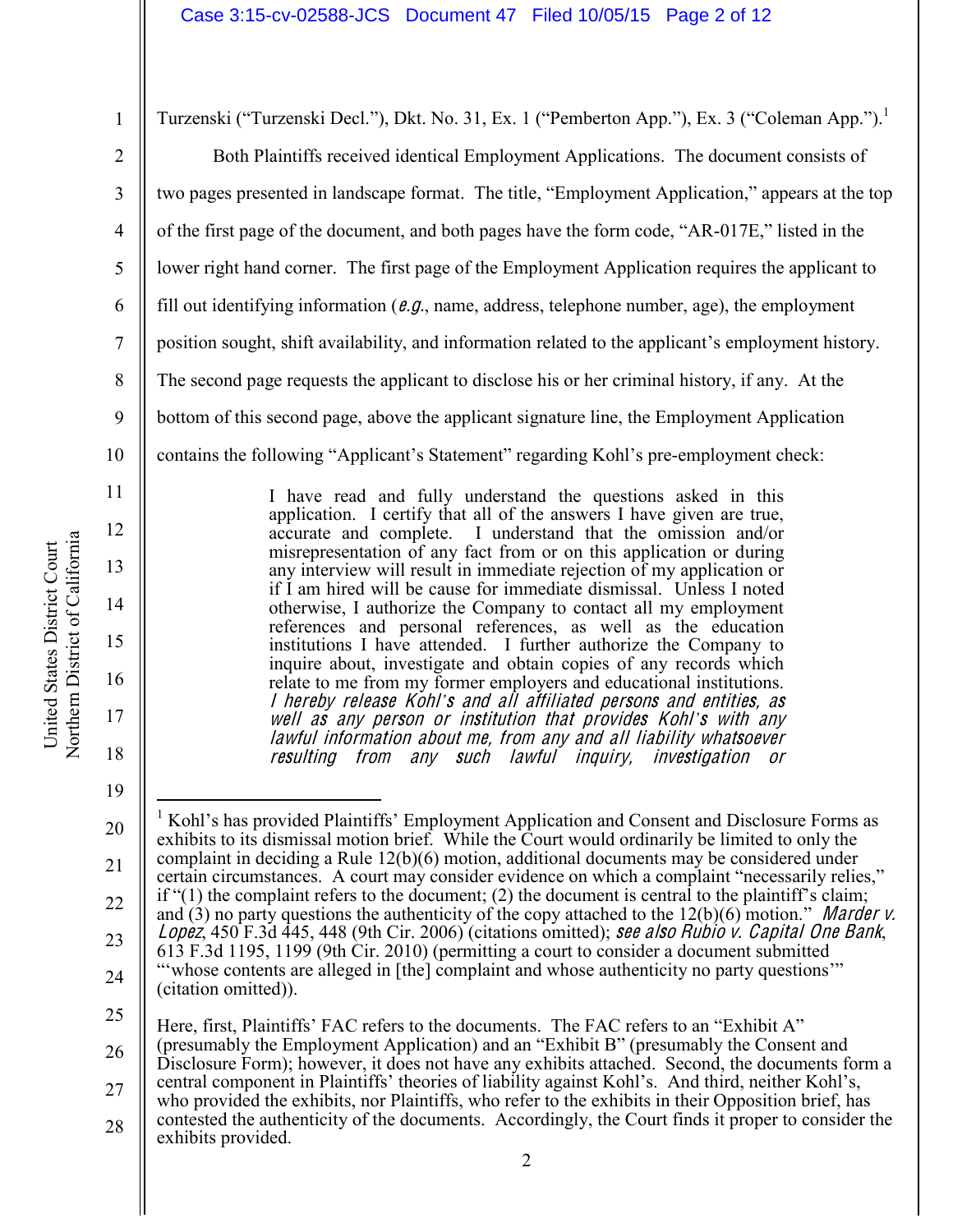|                                                                                                               |                    |  | Case 3:15-cv-02588-JCS Document 47 Filed 10/05/15 Page 3 of 12                                                                                                                                                                                                                                                                                                                                                                                                                                                                                                                                                                                                                                                                                                                                                                                                                                                                                                                                                                                                                                                                                                                                                                                                                                                                                                                                                                                                                                  |                                                                                                           |  |
|---------------------------------------------------------------------------------------------------------------|--------------------|--|-------------------------------------------------------------------------------------------------------------------------------------------------------------------------------------------------------------------------------------------------------------------------------------------------------------------------------------------------------------------------------------------------------------------------------------------------------------------------------------------------------------------------------------------------------------------------------------------------------------------------------------------------------------------------------------------------------------------------------------------------------------------------------------------------------------------------------------------------------------------------------------------------------------------------------------------------------------------------------------------------------------------------------------------------------------------------------------------------------------------------------------------------------------------------------------------------------------------------------------------------------------------------------------------------------------------------------------------------------------------------------------------------------------------------------------------------------------------------------------------------|-----------------------------------------------------------------------------------------------------------|--|
|                                                                                                               |                    |  |                                                                                                                                                                                                                                                                                                                                                                                                                                                                                                                                                                                                                                                                                                                                                                                                                                                                                                                                                                                                                                                                                                                                                                                                                                                                                                                                                                                                                                                                                                 |                                                                                                           |  |
|                                                                                                               | communication.     |  |                                                                                                                                                                                                                                                                                                                                                                                                                                                                                                                                                                                                                                                                                                                                                                                                                                                                                                                                                                                                                                                                                                                                                                                                                                                                                                                                                                                                                                                                                                 |                                                                                                           |  |
|                                                                                                               | employment checks. |  | If hired, I agree to abide by all of the rules and regulations of the<br>Company. I understand and agree that nothing in this application<br>shall constitute an offer, a contract or a guarantee of employment for<br>a specific period of time. If hired, I understand that my employment<br>is at-will and may be terminated with or without cause and with or<br>without notice at any time, at the option of either Kohl's or myself.<br>I further understand that no representative or agent of the Company,<br>other than the Senior Vice President of Human Resources, has the<br>authority to enter into any agreement for employment for any<br>specific period of time, or to make an agreement contrary to the<br>foregoing. I also understand that any agreement modifying my at-<br>will employment status must be in writing and signed by the Senior<br>Vice President of Human Resources. In addition, I understand that<br>the Company and all plan administrators shall have the maximum<br>discretion permitted by law to administer, interpret, modify,<br>discontinue, enhance or otherwise change all policies, procedures,<br>benefits or other terms and conditions of employment. I understand<br>that any hiring decision is contingent upon my successful<br>completion of all of the Company's lawful pre-employment checks,<br>which may include a background check. I agree to execute any<br>consent forms necessary for the Company to conduct its lawful pre- |                                                                                                           |  |
|                                                                                                               |                    |  |                                                                                                                                                                                                                                                                                                                                                                                                                                                                                                                                                                                                                                                                                                                                                                                                                                                                                                                                                                                                                                                                                                                                                                                                                                                                                                                                                                                                                                                                                                 | Pemberton App. at 1; Coleman App. at 1 (emphasis added). The Applicant's Statement includes a             |  |
| release of liability resulting from injuries sustained in connection with the pre-employment check.           |                    |  |                                                                                                                                                                                                                                                                                                                                                                                                                                                                                                                                                                                                                                                                                                                                                                                                                                                                                                                                                                                                                                                                                                                                                                                                                                                                                                                                                                                                                                                                                                 |                                                                                                           |  |
| Pemberton's and Coleman's signatures appear on the signature line below this Applicant's                      |                    |  |                                                                                                                                                                                                                                                                                                                                                                                                                                                                                                                                                                                                                                                                                                                                                                                                                                                                                                                                                                                                                                                                                                                                                                                                                                                                                                                                                                                                                                                                                                 |                                                                                                           |  |
| Statement, and are dated June 11, 2013 and October 15, 2012, respectively.                                    |                    |  |                                                                                                                                                                                                                                                                                                                                                                                                                                                                                                                                                                                                                                                                                                                                                                                                                                                                                                                                                                                                                                                                                                                                                                                                                                                                                                                                                                                                                                                                                                 |                                                                                                           |  |
|                                                                                                               |                    |  |                                                                                                                                                                                                                                                                                                                                                                                                                                                                                                                                                                                                                                                                                                                                                                                                                                                                                                                                                                                                                                                                                                                                                                                                                                                                                                                                                                                                                                                                                                 | Next, Plaintiffs were also given a Consent and Disclosure Form. Turzenski Decl., Ex. 2                    |  |
| ("Pemberton Form"); Ex. 4 ("Coleman Form"). Pemberton's Consent and Disclosure Form                           |                    |  |                                                                                                                                                                                                                                                                                                                                                                                                                                                                                                                                                                                                                                                                                                                                                                                                                                                                                                                                                                                                                                                                                                                                                                                                                                                                                                                                                                                                                                                                                                 |                                                                                                           |  |
| differed slightly from Coleman's; however, they are substantively identical. <sup>2</sup> The title, "Consent |                    |  |                                                                                                                                                                                                                                                                                                                                                                                                                                                                                                                                                                                                                                                                                                                                                                                                                                                                                                                                                                                                                                                                                                                                                                                                                                                                                                                                                                                                                                                                                                 |                                                                                                           |  |
|                                                                                                               |                    |  |                                                                                                                                                                                                                                                                                                                                                                                                                                                                                                                                                                                                                                                                                                                                                                                                                                                                                                                                                                                                                                                                                                                                                                                                                                                                                                                                                                                                                                                                                                 | and Disclosure for Acquisition of Consumer Report(s), All States Except CA/NY," appears at the            |  |
|                                                                                                               |                    |  |                                                                                                                                                                                                                                                                                                                                                                                                                                                                                                                                                                                                                                                                                                                                                                                                                                                                                                                                                                                                                                                                                                                                                                                                                                                                                                                                                                                                                                                                                                 | top of Pemberton's form. The form code, "AR-019 NonEx," appears in the lower right-hand                   |  |
| corner of this document. In contrast, Coleman's Consent and Disclosure Form was intended for                  |                    |  |                                                                                                                                                                                                                                                                                                                                                                                                                                                                                                                                                                                                                                                                                                                                                                                                                                                                                                                                                                                                                                                                                                                                                                                                                                                                                                                                                                                                                                                                                                 |                                                                                                           |  |
| California applicants, and is entitled, "Consent and Disclosure for Acquisition of Investigative              |                    |  |                                                                                                                                                                                                                                                                                                                                                                                                                                                                                                                                                                                                                                                                                                                                                                                                                                                                                                                                                                                                                                                                                                                                                                                                                                                                                                                                                                                                                                                                                                 |                                                                                                           |  |
| Consumer Report—California." Likewise, the form code, "AR-019 NonEx CA," appears in the                       |                    |  |                                                                                                                                                                                                                                                                                                                                                                                                                                                                                                                                                                                                                                                                                                                                                                                                                                                                                                                                                                                                                                                                                                                                                                                                                                                                                                                                                                                                                                                                                                 |                                                                                                           |  |
| lower right hand portion of Coleman's form.                                                                   |                    |  |                                                                                                                                                                                                                                                                                                                                                                                                                                                                                                                                                                                                                                                                                                                                                                                                                                                                                                                                                                                                                                                                                                                                                                                                                                                                                                                                                                                                                                                                                                 |                                                                                                           |  |
|                                                                                                               |                    |  |                                                                                                                                                                                                                                                                                                                                                                                                                                                                                                                                                                                                                                                                                                                                                                                                                                                                                                                                                                                                                                                                                                                                                                                                                                                                                                                                                                                                                                                                                                 | For both Pemberton and Coleman, their Consent and Disclosure Forms consist of one                         |  |
|                                                                                                               |                    |  |                                                                                                                                                                                                                                                                                                                                                                                                                                                                                                                                                                                                                                                                                                                                                                                                                                                                                                                                                                                                                                                                                                                                                                                                                                                                                                                                                                                                                                                                                                 |                                                                                                           |  |
| locations in all states except California and New York.                                                       |                    |  |                                                                                                                                                                                                                                                                                                                                                                                                                                                                                                                                                                                                                                                                                                                                                                                                                                                                                                                                                                                                                                                                                                                                                                                                                                                                                                                                                                                                                                                                                                 | <sup>2</sup> Pemberton's Consent and Disclosure Form was intended for applicants applying to Kohl's store |  |

1

2

3

4

5

6

7

8

9

10

11

12

13

14

15

16

17

18

19

20

21

22

23

24

25

26

27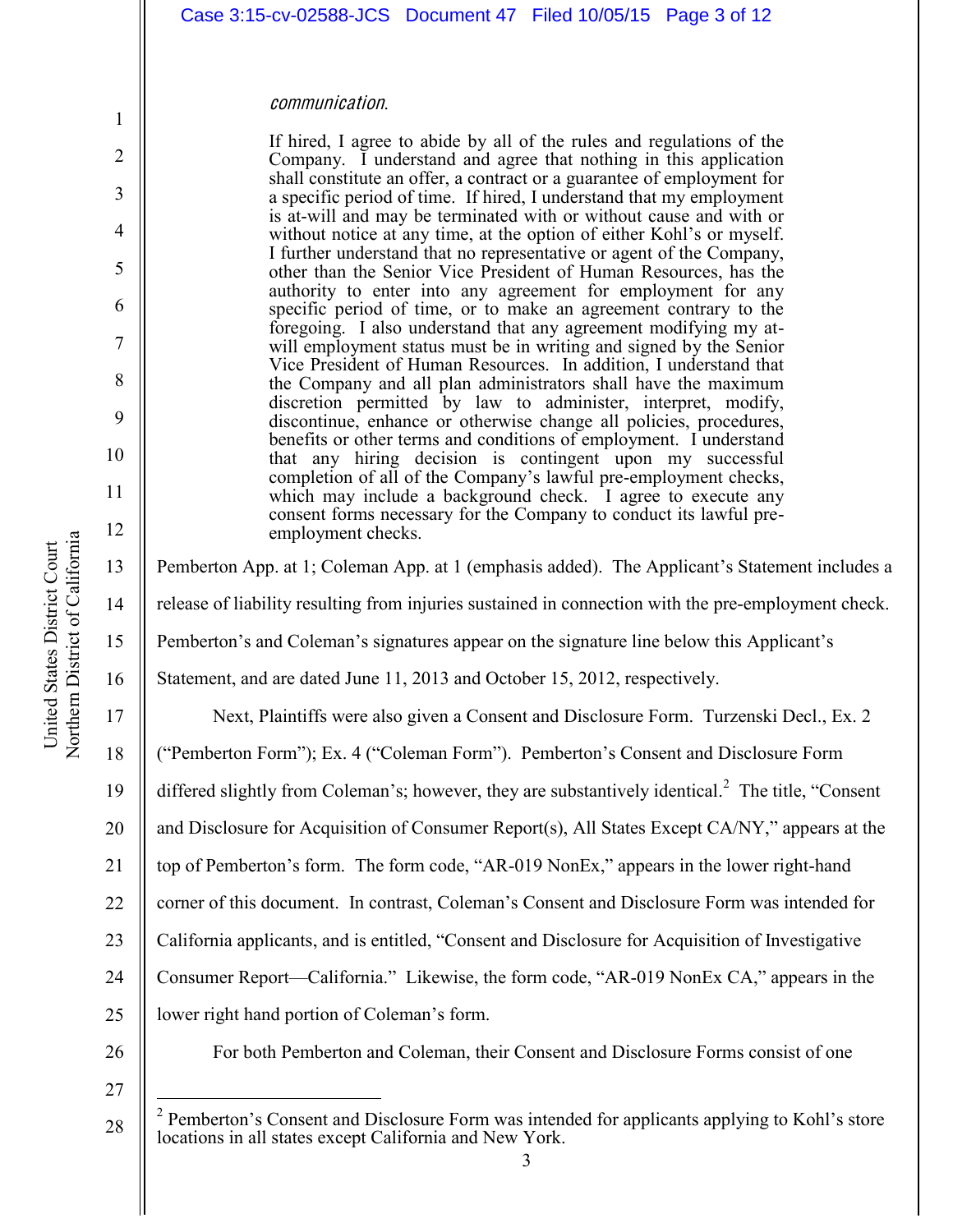### Case 3:15-cv-02588-JCS Document 47 Filed 10/05/15 Page 4 of 12

12

13

14

15

16

17

18

19

21

1 2 3 4 5 6 7 8 9 10 11 page, and is presented in portrait layout. In the upper boxed portion of the document, the form requests the applicant's identifying information ( $e.g.,$  name, date of birth, social security number, driver's license number, and present and previous addresses). The lower boxed portion discloses certain information (the "disclosure statement"): (1) that Kohl's would use a consumer reporting agency to obtain consumer reports or investigative consumer reports on the applicant; (2) that the report could include personal information such as criminal history, past employment, personal references, drug offenses, and sex offender status; (3) the name, address, and contact information for the consumer reporting agency; (4) the method by which the applicant may dispute the report; (5) and that Kohl's may rely, in whole or in part, on the information gathered in the report to make hiring decisions. Pemberton's and Coleman's signatures appear on the signature line below this disclosure, dated June 11, 2013 and October 15, 2012, respectively.

20 22 23 24 On April 3, 2015, Pemberton filed a complaint against Kohl's in the Middle District of Florida alleging violations of the Fair Credit Reporting Act ("FCRA"), 15 U.S.C.  $\S$ § 1681–1681x. Pemberton <sup>v</sup>. Kohl*¶*<sup>s</sup> Dep*¶*<sup>t</sup> Stores, Inc., No. 15-cv-1037-EAK (AEP), Dkt. No. 1. On July 10, 2015, Coleman separately filed a complaint against Kohl's in the Northern District of California alleging similar claims in addition to state claims. Dkt. No. 1 (Compl.). Pemberton voluntarily dismissed her Florida lawsuit on July 21, 2015, and two days later on July 23, 2015, Coleman filed the present FAC adding Pemberton as a plaintiff. Dkt. No. 21. The five-count FAC pled FCRA claims in Counts One, Two, and Three; a California Investigative Consumer Reporting Agencies Act ("ICRAA"), Cal. Civ. Code §§ 1786 *et seq.*, claim in Count Four; and a California Consumer Credit Reporting Agencies Act ("CCRAA"), Cal. Civ. Code §§ 1785.1 et seq., claim in Count Five.<sup>3</sup> Kohl's filed a Motion to Transfer Venue and a Motion to Dismiss for failure to state a claim on August 7, 2015. Dkt. Nos. 31, 32. The Court held a hearing on the Motions on September 25, 2015.

25 III. MOTION TO TRANSFER VENUE

26

27

28 <sup>3</sup> During argument on the Motion, Plaintiffs conceded that Count Five was subject to dismissal. Accordingly, Count Five is dismissed with prejudice.

Kohl's moves to transfer venue to the Eastern District of Wisconsin, or in the alternative,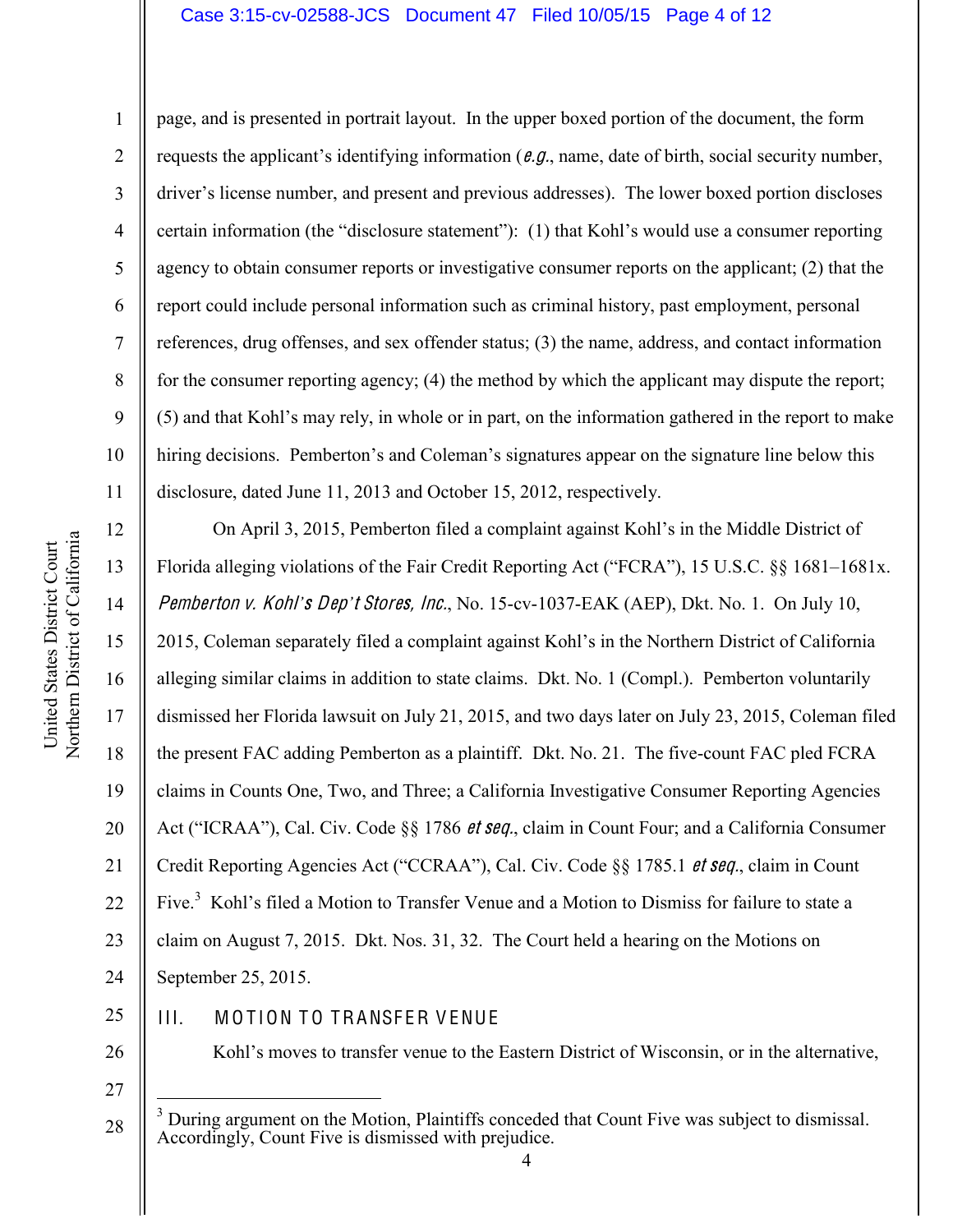1 2 to the Middle District of Florida. Dkt. No. 31. For the reasons stated on the record at the hearing, the Motion to Transfer Venue is DENIED.

## IV. MOTION TO DISMISS

Kohl's moves to dismiss all claims under Federal Rule of Civil Procedure 12(b)(6) for failure to state a claim upon which relief may be granted.

6

3

4

5

7

8

9

10

11

12

13

14

15

16

17

18

19

20

21

22

23

24

25

26

27

28

# A. Legal Standard Under Rule 12(b)(6)

"The purpose of a Rule  $12(b)(6)$  motion to dismiss is to test the legal sufficiency of the complaint." N. Star Int'l v. Ariz. Corp. Comm'n, 720 F.2d 578, 581 (9th Cir. 1983). The complaint need only satisfy the Rule  $8(a)$  standard, which requires a "short and plain statement of the claim showing that the pleader is entitled to relief." Fed. R. Civ. P.  $8(a)(2)$ . A plaintiff need not plead a *prima facie* case in order to survive a motion to dismiss pursuant to Rule  $12(b)(6)$ . Swierkiewicz v. Sorema N.A., 534 U.S. 506, 514–15 (2002). However, the complaint must "contain either direct or inferential allegations respecting all the material elements necessary to sustain recovery under some viable legal theory." Bell Atl. Corp. v. Twombly, 550 U.S. 544, 562 (2007) (citing Car Carriers, Inc. <sup>v</sup>. Ford Motor Co., 745 F.2d 1101, 1106 (7th Cir. 1984)); Prosser v. Navient Solutions, Inc., No. 15-cv-01036-SC, 2015 U.S. Dist. LEXIS 118018, at  $*5-7$  $(N.D. Cal. Sept. 3, 2015)$  ("The allegations made in a complaint must be 'sufficient allegations of underlying facts to give fair notice and to enable the opposing party to defend itself effectively' and 'must plausibly suggest an entitlement to relief' such that 'it is not unfair to require the opposing party to be subjected to the expense of discovery and continued litigation." (quoting Starr <sup>v</sup>. Baca, 652 F.3d 1202, 1216 (9th Cir. 2011)). In ruling on a Rule 12(b)(6) motion to dismiss, the court analyzes the complaint and takes "all allegations of material fact as true and construe[s] them in the light most favorable to the non-moving party." Parks Sch. of Bus. v. Symington, 51 F.3d 1480, 1484 (9th Cir. 1995).

B. Statute of Limitations

As an initial matter, Kohl's argues that Coleman's claims are barred under the applicable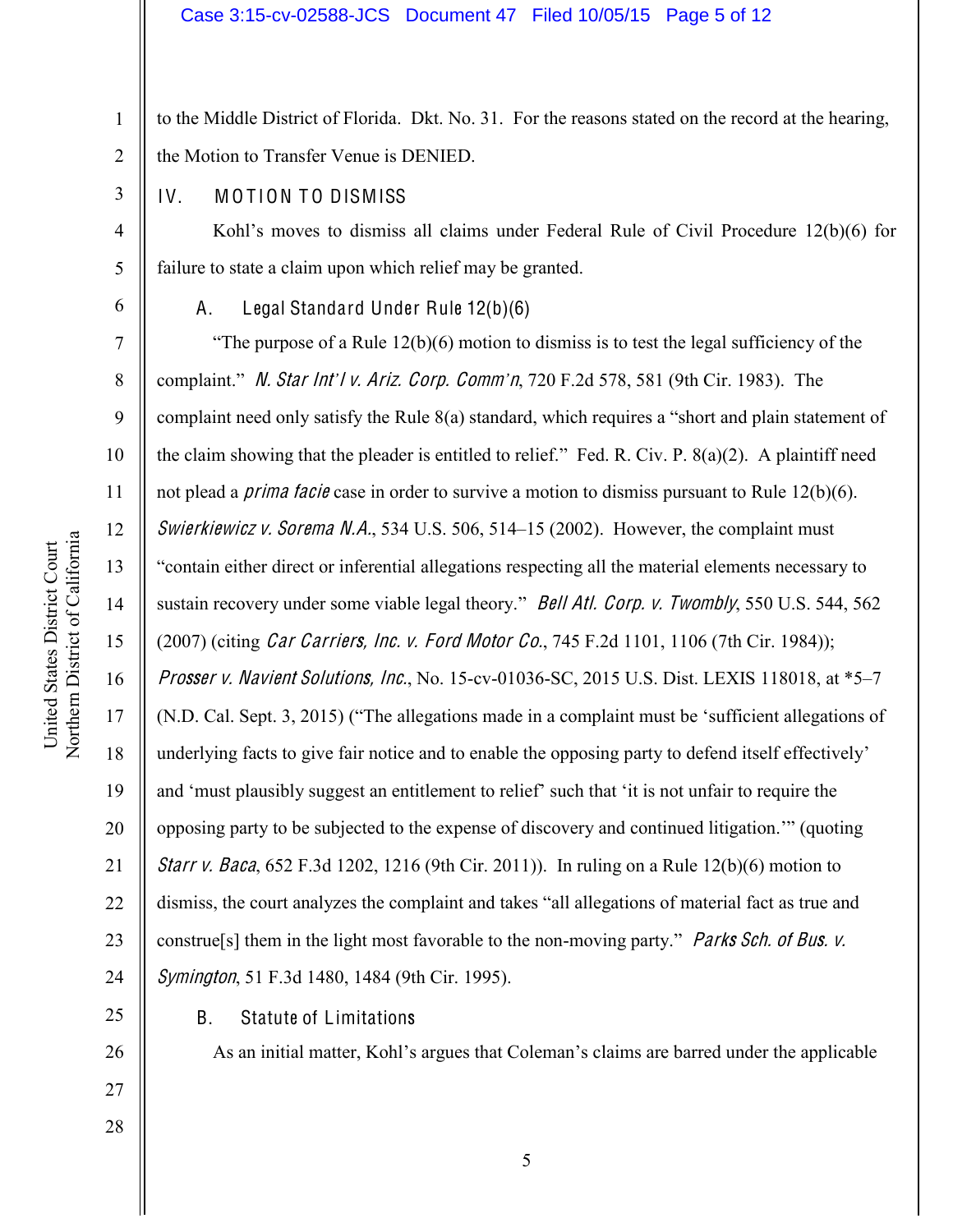1 2 statute of limitations.<sup>4</sup> For the reasons that follow, the Court declines to dismiss Coleman's claims on limitations grounds.

3

4

5

6

7

8

9

10

11

12

13

14

15

16

17

18

19

20

21

22

23

24

25

26

1. Statute of Limitations as a Defense in a Rule 12(b)(6) Motion

If the expiration of the applicable statute of limitations is apparent from the face of the complaint, the defendant may raise a statute of limitations defense in a Rule 12(b)(6) motion to dismiss. *Jablon v. Dean Witter & Co.*,  $614$  F.2d  $677$ ,  $682$  (9th Cir. 1980). This is true even though expiration of the limitations period is an affirmative defense, because Federal Rule of Civil Procedure  $9(f)$  "makes averments of time and place material for the purposes of testing the sufficiency of a complaint." Suckow Borax Mines Consol. v. Borax Consol., 185 F.2d 196, 204 (9th Cir. 1950). When a motion to dismiss is based on the running of the statute of limitations, "it" can be granted only if the assertions of the complaint, read with the required liberality, would not permit the plaintiff to prove that the statute was tolled." *Jablon*, 614 F.2d at 682. In contrast, where the statute of limitations question turns on factual issues that may be disputed, the question is more appropriately addressed at a later stage of the proceeding. See id.

> 2. Kohl**¶**s Has Not Met Its Burden to Show That Coleman**¶**s Claims Are Time-Barred.

Kohl's asserts that Coleman's claims in the FAC should be dismissed because they are barred under the applicable statute of limitations. To prevail on this argument, Kohl's must establish that it is apparent from the face of the FAC both that the limitations period has passed and that Coleman could not prove that the respective statutes were tolled. Kohl's has not met that burden.

An action under the FCRA may be brought "not later than the earlier of  $(1)$  2 years after the date of discovery by the plaintiff of the violation that is the basis for such liability; or (2) 5 years after the date on which the violation that is the basis for such liability occurs." 15 U.S.C. § 1681p. Similarly, under the ICRAA, "[a]n action to enforce any liability created under this title may be brought in any appropriate court of competent jurisdiction within two years from the date of discovery." Cal. Civ. Code § 1786.52.

- 27
- 28

 $4$  Kohl's does not assert that Pemberton's claims are untimely.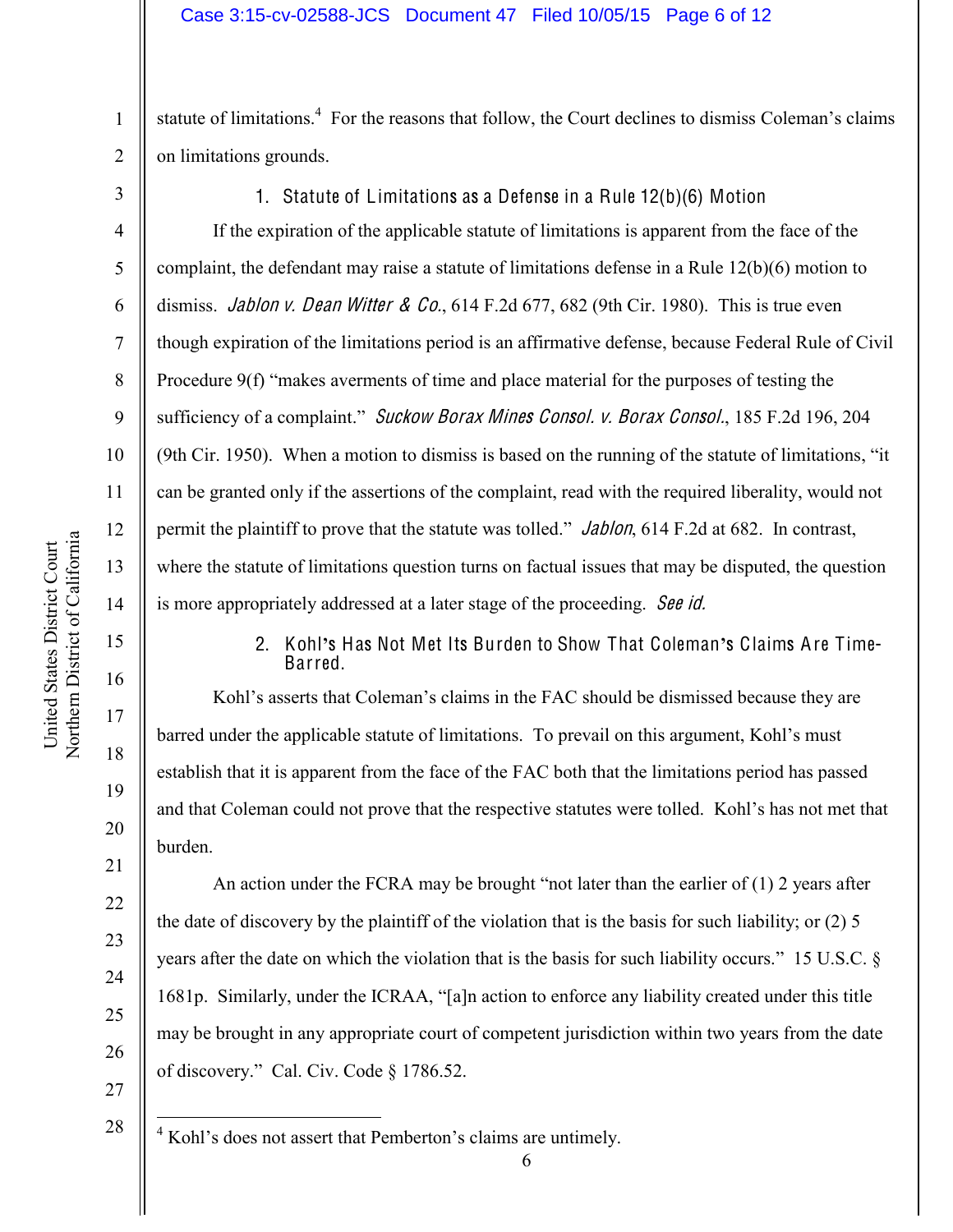### Case 3:15-cv-02588-JCS Document 47 Filed 10/05/15 Page 7 of 12

Here, it is not obvious from the face of the FAC that Coleman's claims are barred by the applicable limitations periods. Kohl's argues that Coleman became aware of the facts constituting the alleged violations on the date she signed the Employment Application and Consent and Disclosure Form in October 2012, and contends she was therefore required to sue within two years of that "date of discovery." But, Kohl's did not necessarily violate the FCRA or the ICRAA on the date Coleman signed those forms. Both statutes make it unlawful to "procure" a report without first providing the proper disclosure and receiving the consumer's written authorization. Therefore Kohl's could not have violated those statutes until it procured a report on Coleman.

The FAC does not make clear when Kohl's procured the relevant report. Rather, the FAC and exhibits provided by Kohl's refer only to October 15, 2012, the date Coleman signed her forms. That date does not necessarily start the clock on her claims. Accordingly, the motion to dismiss on statute of limitations grounds is denied. See Supermail Cargo, Inc. v. United States, 68 F.3d 1204, 1207 (9th Cir. 1995) ("[A] complaint cannot be dismissed [on limitations grounds] unless it appears beyond doubt that the plaintiff can prove no set of facts that would establish the timeliness of the claim.´).

C. F CRA Claims (Counts One, Two, and Three)

Plaintiffs seek statutory damages for Kohl's alleged FCRA violations under 15 U.S.C.  $§$  1681n.<sup>5</sup> To withstand a motion to dismiss, therefore, Plaintiffs must sufficiently plead that an FCRA violation existed, and that the violation was willful.

21 22

1

2

3

4

5

6

7

8

9

10

11

12

13

14

15

16

17

18

19

20

23

24

25

reports violated  $\S 1681b(b)(2)(A)(i)$  of the FCRA. That provision reads as follows:

1. Count One (Failure to Make Proper Disclosures)

(A) In general. Except as provided in subparagraph (B), a person may not procure a consumer report, or cause a consumer report to be

Count One of the FAC alleges that the forms Kohl's provided Plaintiffs to obtain consumer

<sup>26</sup> 5 In the FAC, Plaintiffs initially appeared to also seek actual damages under 15 U.S.C. § 1681o. FAC  $\P$  45 (Count One) ("In the alternative to Plaintiffs' allegation that these violations were willful, Plaintiffs allege that the violations were negligent and seek the appropriate remedy, if any,

<sup>27</sup> 28 under 15 U.S.C. § 1681o, including actual damages and attorneys' fees and costs."), 55 (Count Two) (same), 62 (Count Three) (same). However, Plaintiffs have conceded in their reply brief that they no longer seek relief under  $\S$  1681o. Reply at 11 ("Here, because Plaintiff has alleged only statutory damages, the applicable standard is willfulness.").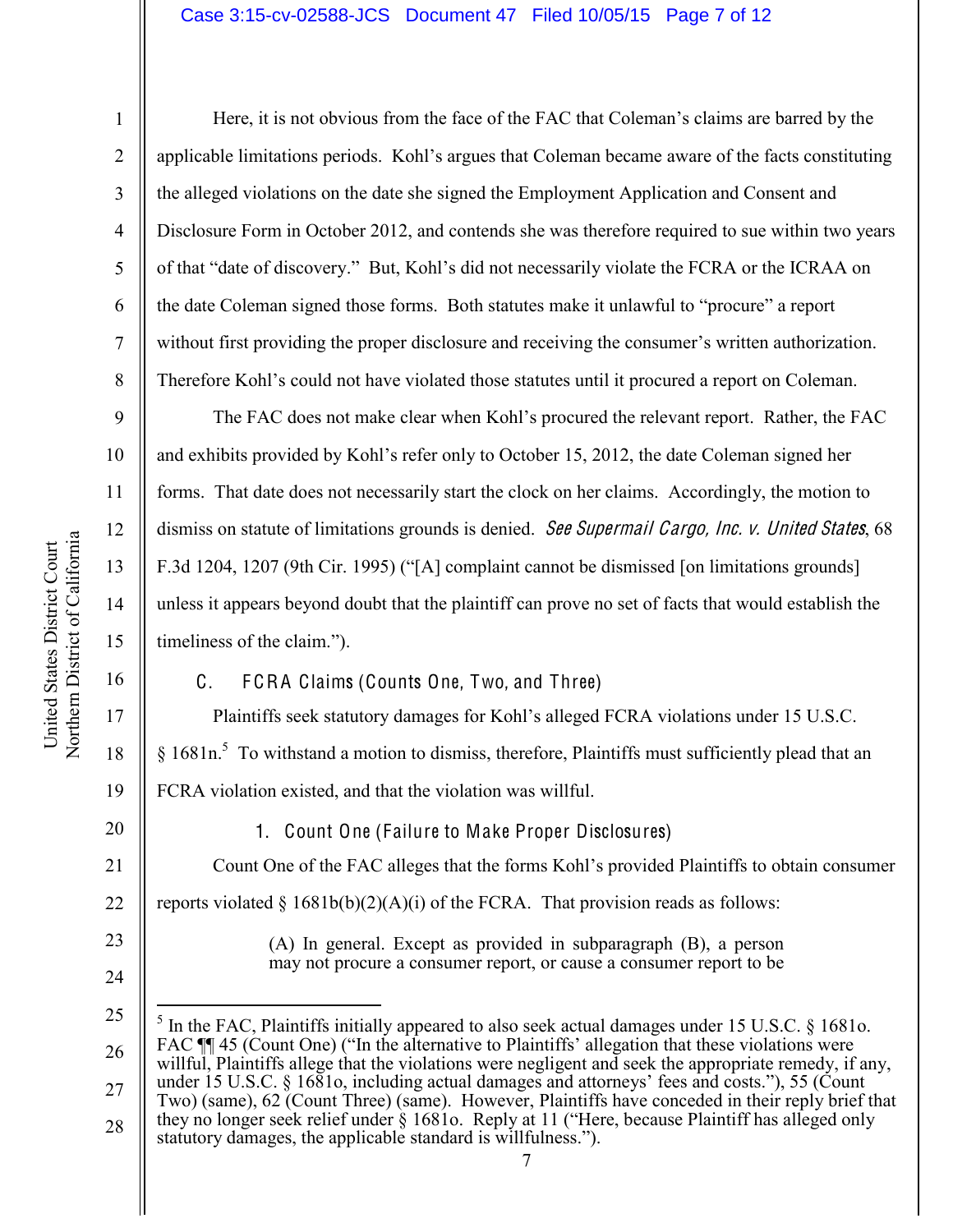| Case 3:15-cv-02588-JCS Document 47 Filed 10/05/15 Page 8 of 12                                                                                                                                                                                                                                        |  |  |  |  |  |
|-------------------------------------------------------------------------------------------------------------------------------------------------------------------------------------------------------------------------------------------------------------------------------------------------------|--|--|--|--|--|
|                                                                                                                                                                                                                                                                                                       |  |  |  |  |  |
| procured, for employment purposes with respect to any consumer,<br>unless-                                                                                                                                                                                                                            |  |  |  |  |  |
| (i) a <i>clear and conspicuous</i> disclosure has been made in writing to<br>the consumer at any time before the report is procured or caused to<br>be procured, in a document that <i>consists solely of the disclosure</i> , that<br>a consumer report may be obtained for employment purposes; and |  |  |  |  |  |
| (ii) the consumer has authorized in writing (which authorization<br>may be made on the document referred to in clause (i) the<br>procurement of the report by that person.                                                                                                                            |  |  |  |  |  |
| 15 U.S.C. § 1681b(b)(2) (emphasis added). Therefore, § 1681b(b)(2)(A)(i) requires that before                                                                                                                                                                                                         |  |  |  |  |  |
| seeking a consumer report, Kohl's must first give "a clear and conspicuous" disclosure that it may                                                                                                                                                                                                    |  |  |  |  |  |
| obtain such a report for employment purposes, "in a document that consists solely of the                                                                                                                                                                                                              |  |  |  |  |  |
| disclosure" (the "standalone requirement").                                                                                                                                                                                                                                                           |  |  |  |  |  |
| Plaintiffs' theory is that the Employment Application and Consent and Disclosure Form                                                                                                                                                                                                                 |  |  |  |  |  |
| are, in actuality, one document as "part of the same employment packet." As a result, they argue,                                                                                                                                                                                                     |  |  |  |  |  |
| this document violates $\S$ 1681b(b)(2)(A)(i) because the disclosure contained in the Consent and                                                                                                                                                                                                     |  |  |  |  |  |
| Disclosure Form now appears together with "other extraneous information" in the Employment                                                                                                                                                                                                            |  |  |  |  |  |
| Application, such as a release of liability provision. Plaintiffs argue that this violates the "clear                                                                                                                                                                                                 |  |  |  |  |  |
| and conspicuous" and standalone requirements in $\S$ 1681b(b)(2)(A)(i). Kohl's disputes this                                                                                                                                                                                                          |  |  |  |  |  |
| characterization and argues that the documents cannot be read together because they are two                                                                                                                                                                                                           |  |  |  |  |  |
| separate forms serving two separate functions in the company's applicant screening process. In                                                                                                                                                                                                        |  |  |  |  |  |
| support, Kohl's argues that the forms contain different and distinct formatting, as well as separate                                                                                                                                                                                                  |  |  |  |  |  |
| titles identifying the different function each serves.                                                                                                                                                                                                                                                |  |  |  |  |  |
| Based on the pleadings presented, the Court finds that Plaintiffs have not sufficiently                                                                                                                                                                                                               |  |  |  |  |  |
| alleged Kohl's failure to comply with the statute. To an extent, Plaintiffs themselves acknowledge                                                                                                                                                                                                    |  |  |  |  |  |
| in their EAC that the Employment Application and Consent and Disclosure Form comprise "two                                                                                                                                                                                                            |  |  |  |  |  |

in their FAC that the Employment Application and Consent and Disclosure Form comprise "two separate documents."  $\mathcal{S}\theta\theta$  FAC  $\P$  29. In addition, the exhibits attached to Kohl's motion papers also support this interpretation. Each form separately bears Pemberton's and Coleman's signature. The Employment Application is formatted in landscape, bears a separate title, and contains a separate form code. More importantly, the Employment Application appears to serve a different and distinct function. It requests certain employment-related information about the applicant such

1

2

3

4

5

6

7

8

9

10

11

12

13

14

15

16

17

18

19

20

21

22

23

24

25

26

27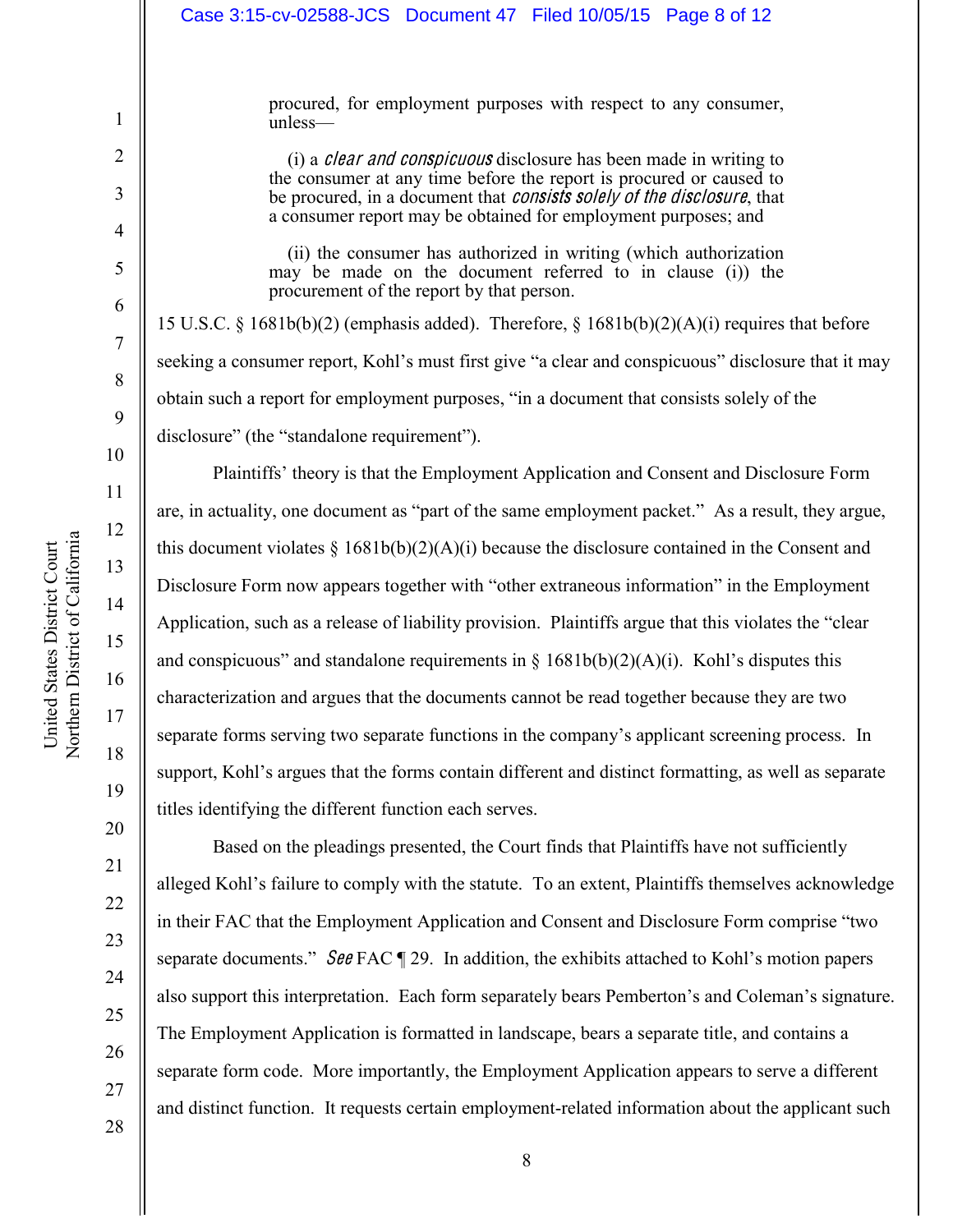#### Case 3:15-cv-02588-JCS Document 47 Filed 10/05/15 Page 9 of 12

1

2

3

4

5

6

7

8

9

10

11

12

13

14

15

16

17

18

19

20

21

as basic identifying information, criminal history, and authorization and release for the company to "contact . . . employment references and personal references, as well as education institutions." In contrast, the Consent and Disclosure Form is formatted in portrait, and bears a distinct title and form code. Neither party disputes that the purpose of this document relates to consumer reports only. It contains a disclosure and authorization provision, and also identifies other relevant information such as the consumer reporting agency and the consumer's right to review the report obtained. Accordingly, on the face of these pleadings, Kohl's appears to have provided two separate documents to Plaintiffs, in compliance with the FCRA.

Plaintiffs also argue that the Employment Application and the Consent and Disclosure Form comprise one document because they were presented together at the same time. However, the Court is not aware of any authority supporting this contention that merely presenting these documents together violates  $\S$  1681b(b)(2)(A)(i), and the two cases to which Plaintiffs cite lend no support either. Opp. at 1, 2, 18 (citing *Speer v. Whole Food Mkt. Grp., Inc.*, No. 8:14-CV-3035-T-26TBM, 2015 U.S. Dist. LEXIS 40462 (M.D. Fla. Mar. 30, 2015) and Avila <sup>v</sup>. NOW Health Grp., Inc., No. 14 C 1551, 2014 U.S. Dist. LEXIS 99178 (N.D. Ill. July 17, 2014)). In both of those cases, the employer presented a release of liability with either a disclosure or authorization provision together in the same document. See Speer, 2015 U.S. Dist. LEXIS 40462 at  $*2-3$ ; Avila, 2014 U.S. Dist. LEXIS 99178 at \*5–6. Here, in contrast, the disclosure and authorization provisions appear in one document (the Consent and Disclosure Form) while a release of liability appears in a separate document (the Employment Application). Plaintiffs have not cited cases addressing the facts presented here, and neither *Speer* nor *Avila* lends support for their assertion.

22 23 24 25 For these reasons, the Court finds that Plaintiffs have not set forth sufficient factual allegations that Kohl's violated § 1681b(b)(2)(A)(i) of the FCRA. Kohl's Motion to Dismiss Count One is therefore GRANTED with leave to amend the FAC, if Plaintiffs can show that the forms presented here violated the FCRA.

26

2. Count Two (Failure to Obtain Proper Authorization)

27 28 Count Two alleges that Kohl's violated  $\S$  1681b(b)(2)(A)(ii) of the FCRA because it failed to obtain proper authorization to request Plaintiffs' consumer reports. Plaintiffs' argument is that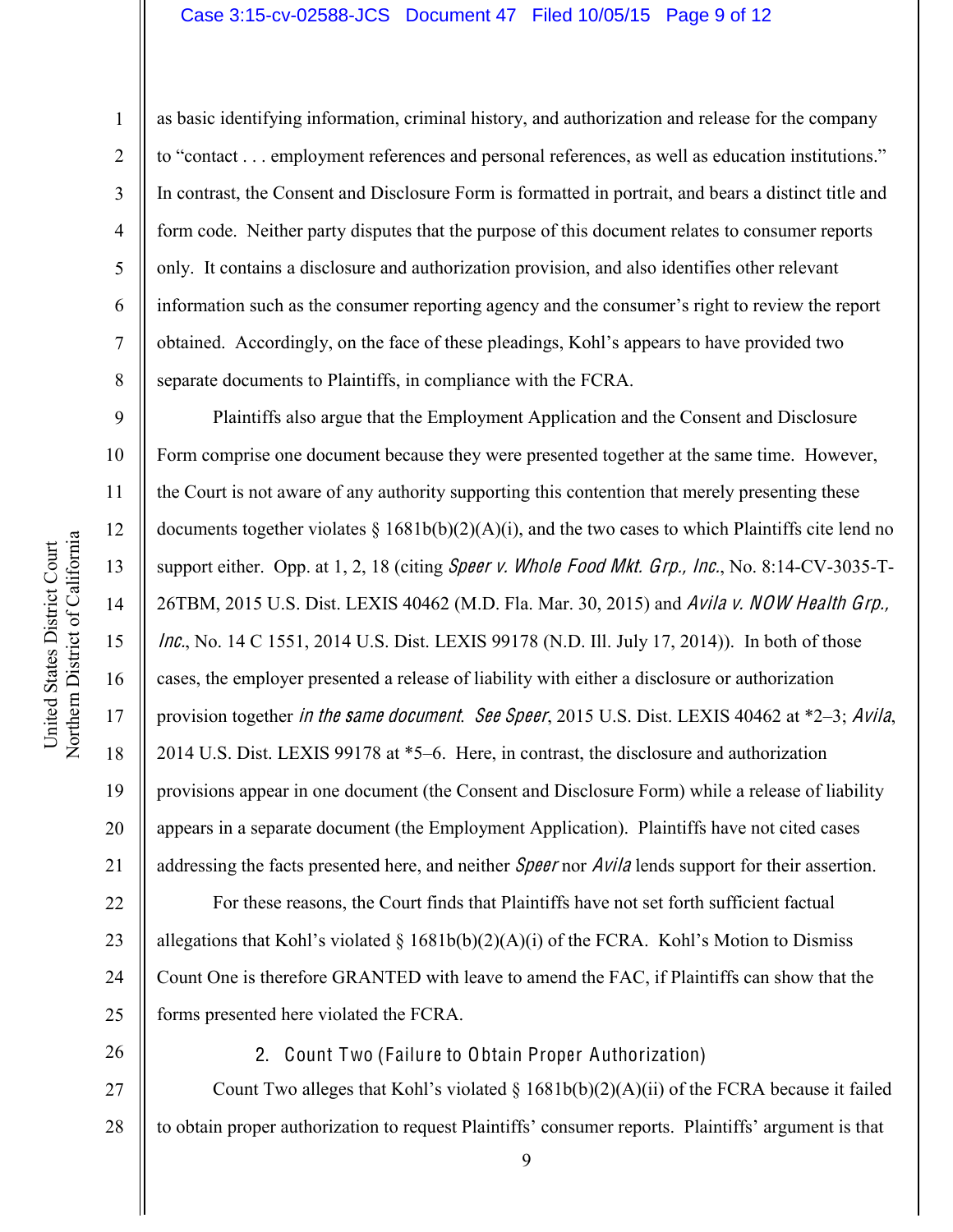Northern District of California Northern District of California United States District Court United States District Court

1 2 3 4 5 6 7 8 9 10 11 12 13 14 15 16 17 18 19 20 21 22 because the Employment Application and Consent and Disclosure Form were defective (for the reasons they allege in Count One), so too were their signatures authorizing Kohl's to request consumer reports. As discussed above however, Plaintiffs fail to sufficiently allege that those forms violated the FCRA. Accordingly, Plaintiffs also fail to sufficiently allege that the authorizations were defective. Kohl's Motion to Dismiss Count Two is therefore GRANTED with leave to amend. 3. Count Three (Failure to Give Proper Summary of Rights) In Count Three, Plaintiffs allege that Kohl's violated the FCRA provisions contained in 15 U.S.C. § 1681d(a). It provides in relevant part: (a) Disclosure of fact of preparation. A person may not procure or cause to be prepared an investigative consumer report on any consumer unless- (1) it is clearly and accurately disclosed to the consumer that an investigative consumer report including information as to his character, general reputation, personal characteristics and mode of living, whichever are applicable, may be made, and such disclosure (A) is made in a writing mailed, or otherwise delivered, to the consumer, not later than three days after the date on which the report was first requested, and (B) includes a statement informing the consumer of his right to request the additional disclosures provided for under subsection (b) of this section and the written summary of the rights of the consumer prepared pursuant to section 609(c) [15 U.S.C. § 1681g(c).] Thus, § 1681d(a) requires, among other things, that whenever an employer requests a consumer report, it must notify the consumer in writing within three days of the request. It also requires that the notification include a "written summary of  $\ldots$  rights," that discloses certain information detailed in  $\S 1681g(c)$ . That written summary of rights must contain certain disclosures, such as the consumer's right to obtain a copy of the consumer report, dispute information contained in the

23 report, and obtain a credit score from the consumer reporting agency. See generally 15 U.S.C.

 $§ 1681g(c).$ 

24

25 26 27 28 Here, Plaintiffs have not set forth sufficient factual allegations to withstand dismissal. To prevail on their claim, Plaintiffs need to specifically allege that Kohl's violated the statutes in question, and did so willfully. 15 U.S.C. § 1681n; <sup>s</sup>ee Ashcroft <sup>v</sup>. Iqbal, 556 U.S. 662, 662 (2009); Fed. R. Civ. P. 8(a). However, the extent of Plaintiffs' allegations with respect to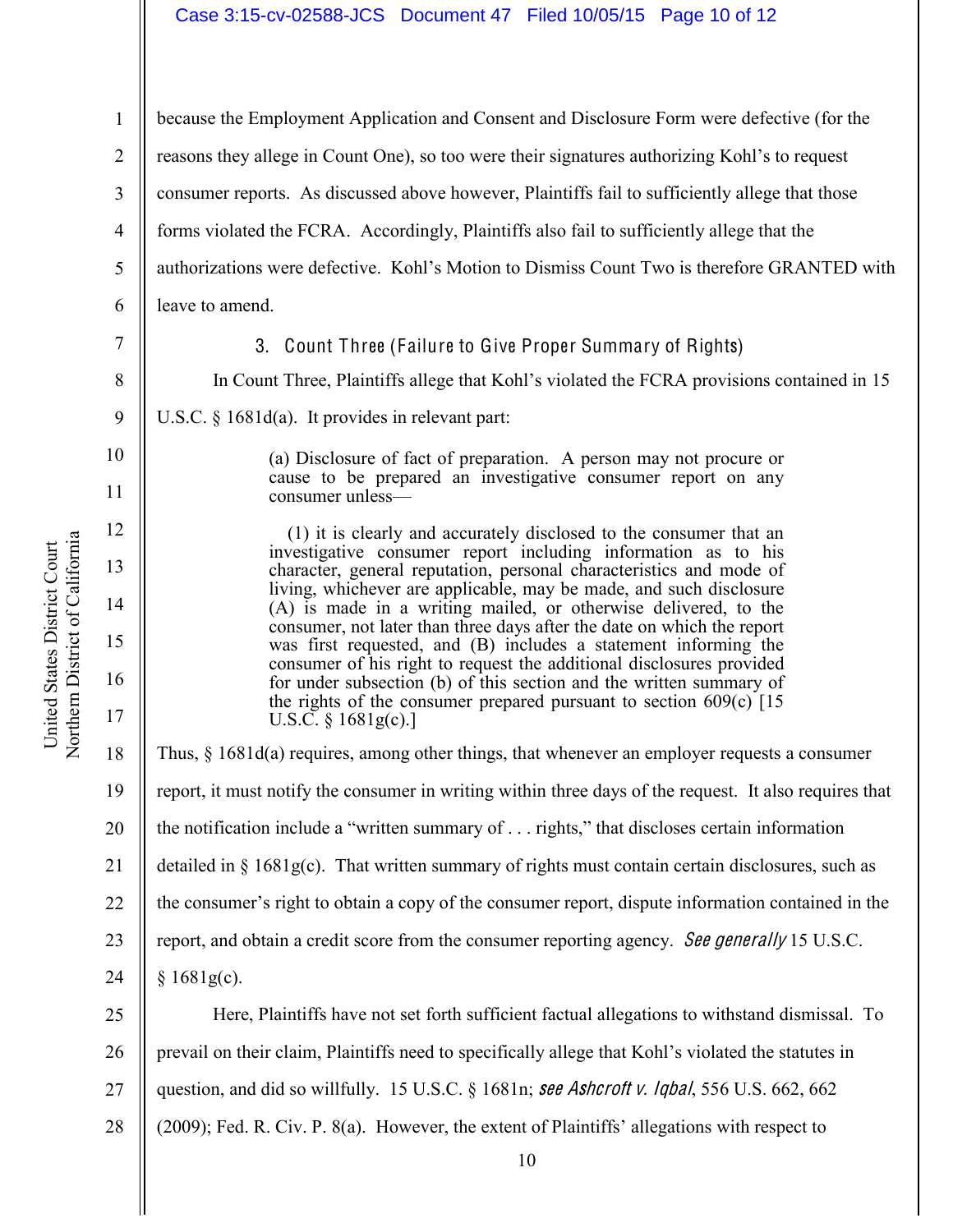1 2  $\S$  1681d(a)(1) consists of the following one sentence: "Defendants [sic] did not comply with Section 1681d(a)(1)." FAC  $\parallel$  58. Likewise, their allegations with respect to § 1681g(c) consist of the following one sentence: "Defendant did not comply with  $1681g(c)$ ." FAC  $\P$  60. As to the willfulness element, Plaintiffs fail to allege any facts at all. These assertions are insufficient to survive dismissal, and Kohl's Motion to Dismiss is therefore GRANTED with leave to amend.

11 3 4 5 19 20 21 22 23 24 25 26 27 28 D. Count Four (Failure to Make Proper Disclosures in Violation of the ICRA A) Count Four brings a claim on behalf of "Coleman only and the ICRAA Class," alleging that Kohl's violated § 1786.16(a)(2)(B) of the ICRAA. FAC  $\P$  63, 72–75, 79; see also Cal. Civ. Code § 1786.50 (creating an ICRAA cause of action). The relevant portions of § 1786.16(a)(2)(B) require disclosures to be "clear and conspicuous" and stand alone in a document, similar to the disclosure requirements set forth in  $\S$  1681b(b)(2)(A)(i) of the FCRA. They provide as follows: (2) If, at any time, an investigative consumer report is sought for employment purposes other than suspicion of wrongdoing or misconduct by the subject of the investigation, the person seeking the investigative consumer report may procure the report, or cause the report to be made, only if all of the following apply: . . . . (B) The person procuring or causing the report to be made provides a clear and <sup>c</sup>on<sup>s</sup>pi<sup>c</sup>uou<sup>s</sup> disclosure in writing to the consumer at any time before the report is procured or caused to be made in a document that *consists solely of the disclosure* . . . . . . . . (C) The consumer has authorized in writing the procurement of the report. Cal. Civ. Code § 1786.16(a) (emphasis added). Similar to their disclosure allegations in Count One, here in Count Four, Plaintiffs allege that the disclosure forms Kohl's provided contained both a disclosure statement and "other extraneous information," in violation of the "clear and conspicuous" and standalone requirements in § 1786.16(a)(2)(B). *Id.*  $\P$  72–74. For the same reasons discussed in Count One, the Court finds that Plaintiffs' disclosure allegations here under the ICRAA do not survive a motion to dismiss because they have not set forth sufficient factual allegations that Kohl's violated the statute. Rather, on the face of the pleadings, Kohl's appears to have provided forms to Plaintiffs

Northern District of California Northern District of California United States District Court United States District Court